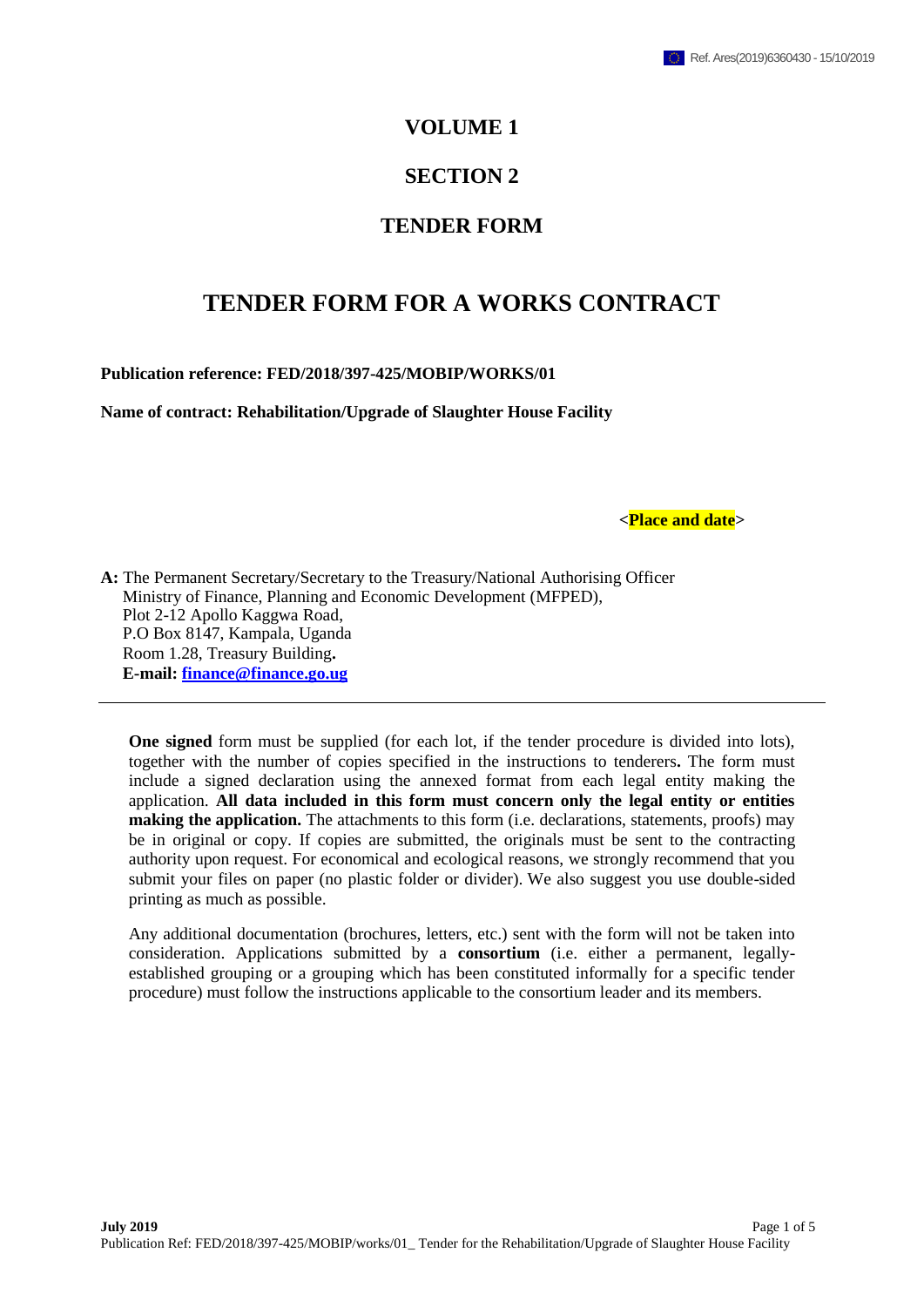#### **1 SUBMITTED BY**

|                     | Name(s) of tenderer(s) | Nationality <sup>1</sup> |
|---------------------|------------------------|--------------------------|
| Leader <sup>2</sup> |                        |                          |
|                     |                        |                          |
|                     |                        |                          |
| Member 2*           |                        |                          |
|                     |                        |                          |
|                     |                        |                          |
| Etc.                |                        |                          |
|                     |                        |                          |
|                     |                        |                          |
|                     |                        |                          |

#### **2 CONTACT PERSON (for this tender)**

| <b>Name</b>      |  |
|------------------|--|
|                  |  |
| <b>Address</b>   |  |
|                  |  |
|                  |  |
| <b>Telephone</b> |  |
| Fax              |  |
| E-mail           |  |
|                  |  |

#### **3 TENDERER'S DECLARATION(S)**

**As part of their tender, each legal entity identified under point 1 of this form, including every consortium member (all sections), as well as each capacity-providing entity (only sections 1 and 2, as well as sections 7 to 14) and each subcontractor providing more than 10% of the works (only sections 1, 2 and 7, as well as sections 9 to 15), must submit a signed declaration using this format, together with the Declaration of honour on exclusion and selection criteria (Annex 1).**

In response to your letter of invitation to tender for the above contract,

we, the undersigned, hereby declare that:

- 1. We have examined and accept in full the content of the dossier for invitation to tender No [……………………………….] of [../../..]. We hereby accept its provisions in their entirety, without reservation or restriction.
- 2. We offer to execute, in accordance with the terms of the tender dossier and the conditions and time limits laid down, without reserve or restriction, the following works:

 $\overline{a}$ 

 $1$  Country in which the legal entity is established.

<sup>&</sup>lt;sup>2</sup> Add/delete additional lines for members as appropriate. Note that a subcontractor is not considered to be a member for the purposes of this tender procedure. If this tender is being submitted by an individual tenderer, the name of the tenderer should be entered as 'leader' (and all other lines should be deleted).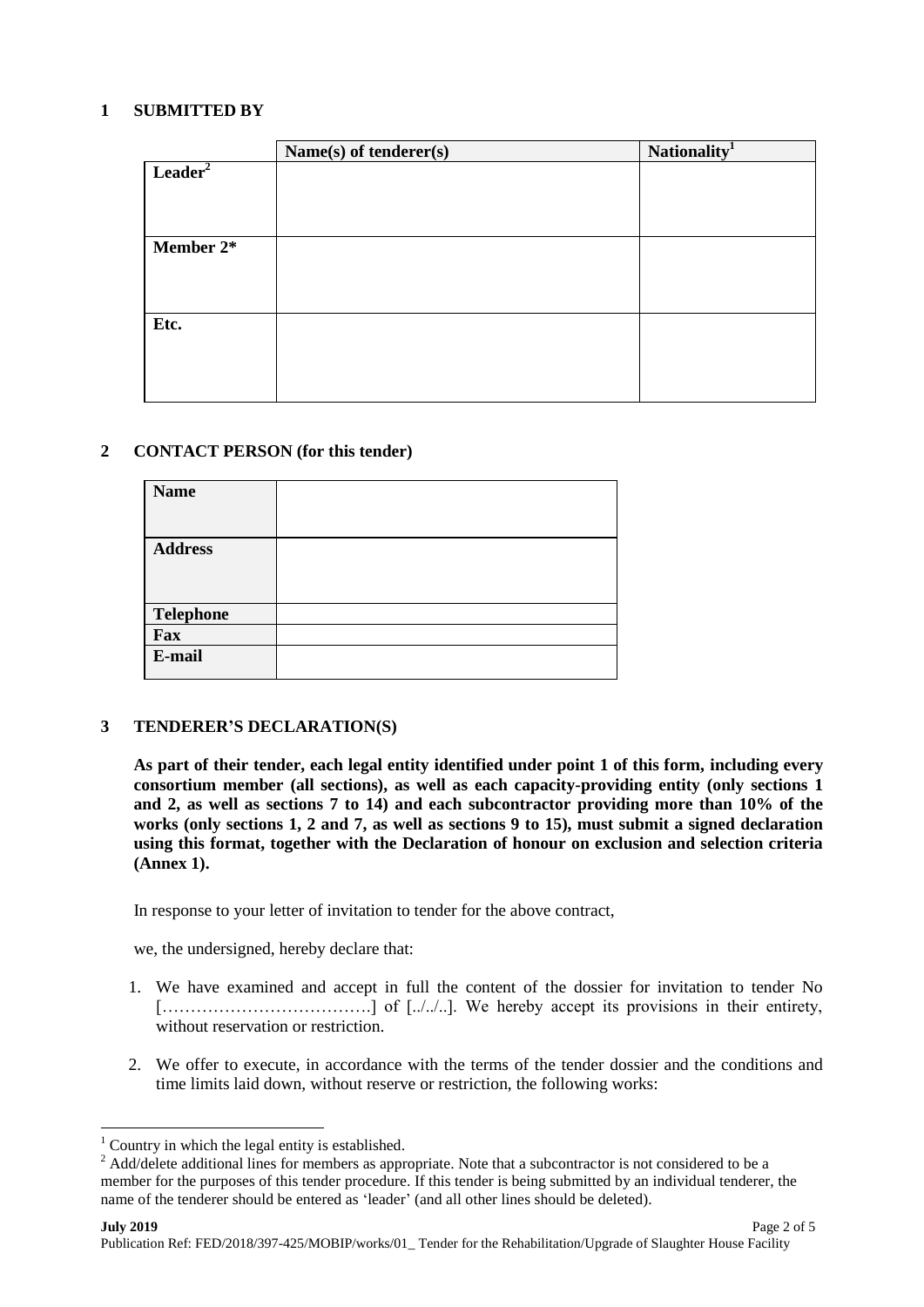Lot No 1: [*description of works*] [for subcontractors: *description of the portion covered by the subcontract]*

Lot No 2: [*description of works*] [for subcontractors: *description of the portion covered by the subcontract]*

Etc.

3. The price of our tender [*excluding the discounts described under point 4*] is:

Lot No 1: [……………………………………………..] Lot No 2: [……………………………………………..]

Etc.

- 4. We will grant a discount of [%], or […………..] [*in the event of our being awarded lot No ...and lot No ………*].
- 5. This tender is valid for a period of 90 days from the final date for submission of tenders.
- 6. If our tender is accepted, we undertake to provide a performance guarantee, as required by Article 15 of the special conditions.
- 7. Our firm/company [*and our subcontractors*] has/have the following nationality:

**<**…………………………………………………>

- 8. We are making this tender [on an individual basis/as member of the consortium led by  $\lt$  name of the leader  $/$  ourselves  $>$ ]. We confirm that we are not tendering for the same contract in any other form. [We confirm, as a member of the consortium, that all members are jointly and severally bound in respect of the obligations under the contract, including any recoverable amount, that the lead member is authorised to bind, and receive instructions for and on behalf of, each member, that the execution of the contract, including payments, is the responsibility of the lead member, and that all members in the joint venture/consortium are bound to remain in the joint venture/consortium for the entire period of the contract's execution].[We confirm, as capacityproviding entity to be jointly and severally bound in respect of the obligations under the contract, including for any recoverable amount.]
- 9. In the event that our tender is successful, we undertake, if required, to provide the proof usual under the law of the country in which we are effectively established that we do not fall into any of the exclusion situations. The date on the evidence or documents provided will be no earlier than one year before the date of submission of tender and, in addition, we will provide a statement that our situation has not altered in the period which has elapsed since the evidence in question was drawn up. We also understand that if we fail to provide this proof within 15 calendar days after receiving the notification of award, or if the information provided is proved false, the award may be considered null and void.
- 10. We agree to abide by the ethics clauses in Clause 28 of the instructions to tenderers and, in particular, have no professional conflicting of interests and/or any equivalent relation with other candidates or other parties in the tender procedure or behaviour which may distort competition at the time of the submission of this application according to Section 2.5.4. of the practical guide. We have no interest of any nature whatsoever in any other tender in this procedure.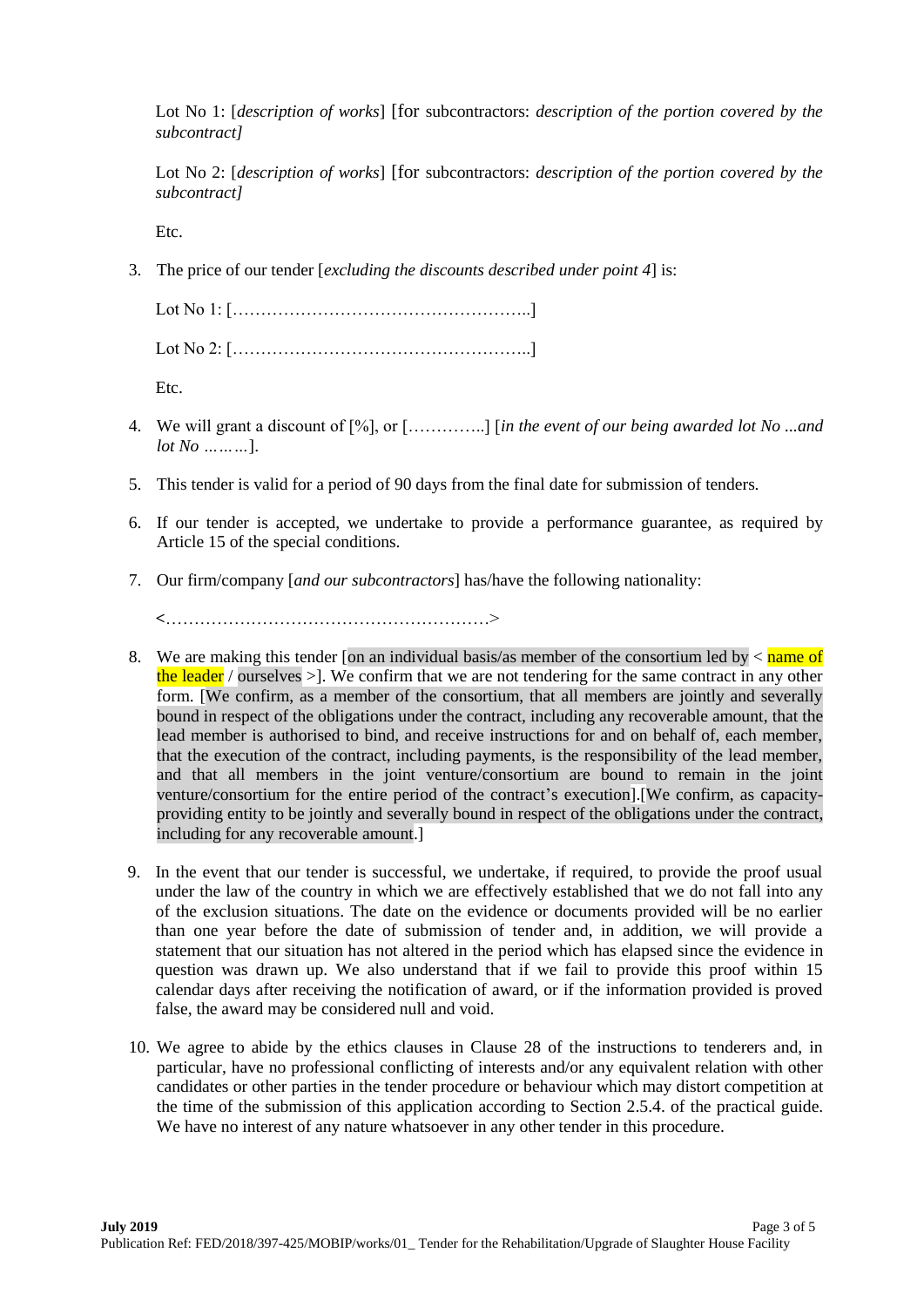- 11. We will inform the contracting authority immediately if there is any change in the above circumstances at any stage during the implementation of the contract. We also fully recognise and accept that any inaccurate or incomplete information deliberately provided in this application may result in our exclusion from this and other contracts funded by the EU/EDF.
- 12. We note that the contracting authority is not bound to proceed with this invitation to tender and that it reserves the right to award only part of the contract. It will incur no liability towards us should it do so.
- 13. We fully recognise and accept that if the above-mentioned persons participate in spite of being in any of the situations listed in Section 2.6.10.1.1. of the practical guide or if the declarations or information provided prove to be false, they may be subject to rejection from this procedure and to administrative sanctions in the form of exclusion and financial penalties up to 10 % of the total estimated value of the contract being awarded and that this information may be published on the Commission website in accordance with the Financial Regulation in force.
- 14. We are aware that, for the purposes of safeguarding the EU's financial interests, our personal data may be transferred to internal audit services, to the early detection and exclusion system, to the European Court of Auditors, to the Financial Irregularities Panel or to the European Anti-Fraud Office.
- 15. We certify that the goods purchased under the contract, comply with the rules of origin laid down for this tender procedure.

[\* Delete as applicable]

| Duly authorised to sign this tender on behalf of: |
|---------------------------------------------------|
|                                                   |

Stamp of the firm/company:

This tender includes the following annexes:

[*Numbered list of annexes with titles*]